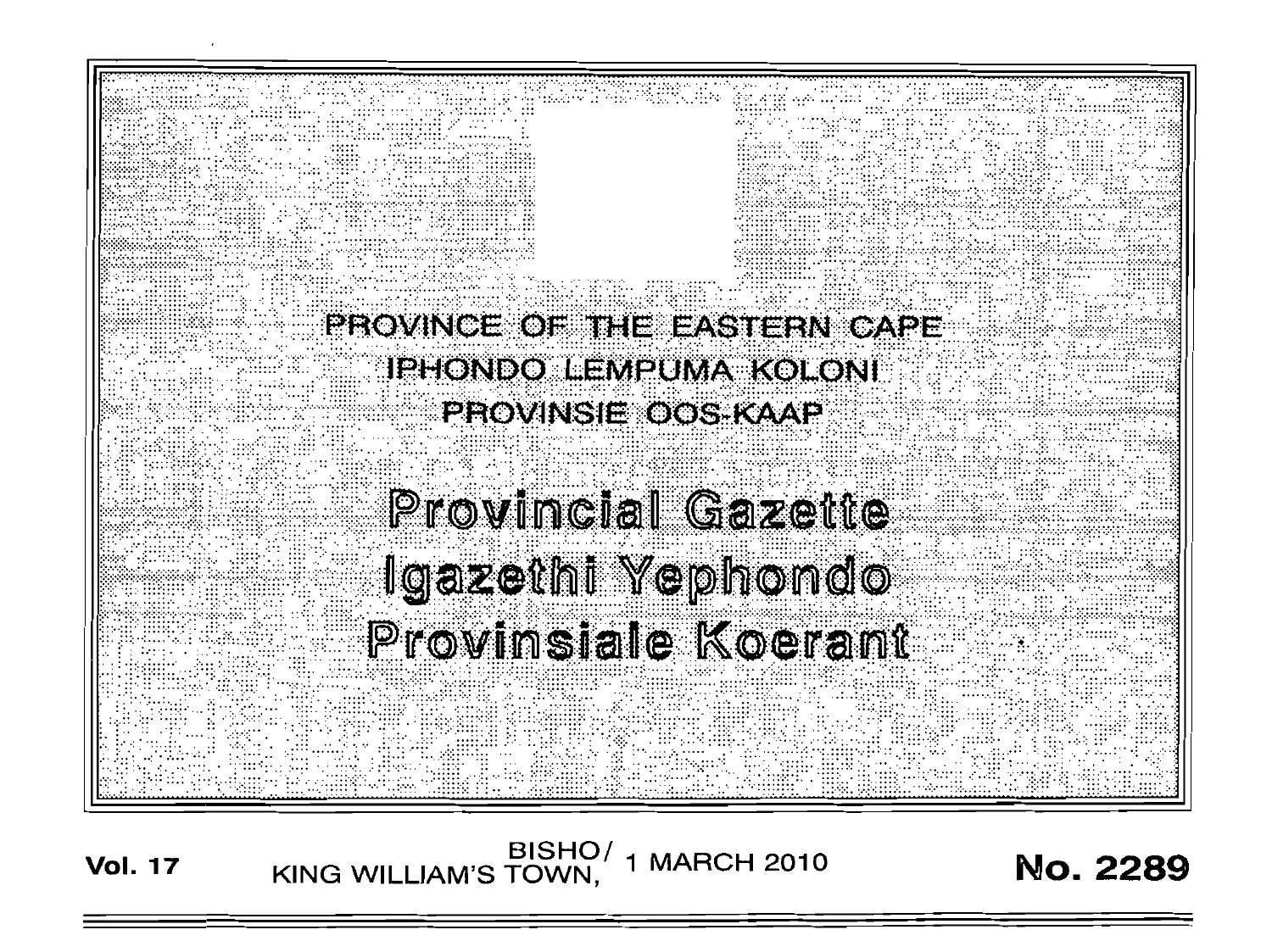### **IMPORTANT NOTICE**

**The Government Printing Works will not be held responsible for faxed documents not received due to errors on the fax machine or faxes received which are unclear or incomplete. Please be advised that an "OK" slip, received from a fax machine, will not be accepted as proof that documents were received by the GPW for printing. If documents are faxed to the GPW it will be the sender's responsibility to phone and confirm that the documents were received in good order.**

**Furthermore the Government Printing Works will also not be held responsible for cancellations and amendments which have not been done on original documents received from clients.**

## **CONTENTS -INHOUD**

No. **GENERAL NOTICES** *Page Gazette* No. No. 54 Removal of Restrictions Act (84/1967): Nelson Mandela Bay Municipality: Removal of title conditions: Erven 20, 110 and 112, Greenbushes '" . Wet op Opheffing van Beperkings (84/1967): Nelson Mandelabaai Munisipaliteit: Opheffing van titelvoorwaardes: Erwe 20,110 en 112, Greenbushes .. 55 Removal of Restrictions Act (84/1967): Ndlambe Municpality: Removal of title conditions: Erf 247, Boesmansriviermond . Wet op Opheffing van Beperkings (84/1967): Ndlambe Munisipaliteit: Opheffing van titelvoorwaardes: Erf 247, Boesmansriviermond . 56 Ngqushwa Local Municipality: Validation of township establishment.. . 57 King Sabata Dalindyebo Municipality: Rezoning and subdivision: Erven 2689 and 2690, Umtata .. 3 3 3 4 4 5 2289 2289 2289 2289 2289 2289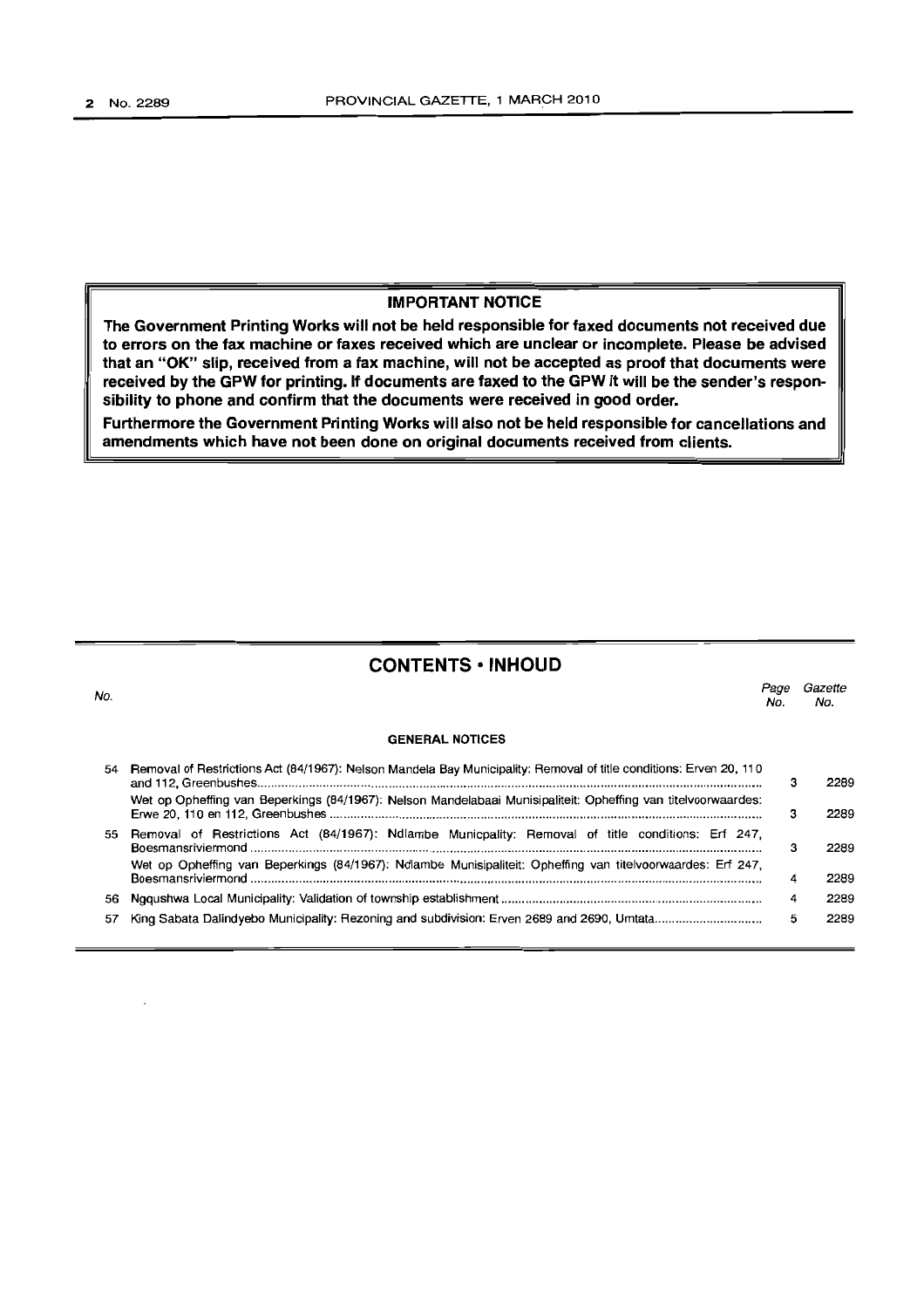# **GENERAL NOTICES**

## No. 54

## NELSON MANDELA BAY MUNICIPALITY

#### REMOVAL OF RESTRICTIONS, ACT, 1967 (ACT 84 OF 1967)

#### ERVEN 20, 110 AND 112, GREENBUSHES (OLD CAPE ROAD, KIEPERSOLWEG AND WATERKLOOFWEG) (CF56/00020) (02130135) (SN)

Notice is given in terms of section 3 (6) of the above Act that the undermentioned application has been received and is open to inspection at Room 4178, Fourth Floor, Office for Housing and Local Government: Eastern Cape, Tyamzashe Building, Civic Square, Bisho, and at the office of the Nelson Mandela Bay Municipality, Second Floor, Brister House, Govan Mbeki Avenue, Port Elizabeth.

Any objections, with full reasons therefor, should be lodged in writing with the Municipal Manager, PO Box 116, Port Elizabeth, 6000, on or before 23 March 2010 quoting the above Act and the objector's erf number.

Applicant: D J van Rensburg on behalf of A J Family Trust, the registered owner of the subject properties.

Nature of application: Removal of title conditions applicable to Erven 20, 110 and 112, Greenbushes, to permit the properties to be developed.

Ref. 49-16 February 2010.

#### E. NTOBA, Acting Municipal Manager

#### NELSON MANDELABAAI MUNISIPALITEIT

**• CI**

WET OP OPHEFFING VAN BEPERKINGS, 1967 (WET 84 VAN 1967)

## ERWE 20, 110 AND 112, GREENBUSHES (OU KAAPWEG, KIEPERSOLWEG EN WATERKLOOFWEG) (CF56/00020) (02130135) (SN)

Kennis word gegee kragtens artikel 3 (6) van bogemelde Wet dat onderstaande aansoek ontvang is en ter insae lê by Kamer 4178, Vierde Verdieping, Kantoor vir Behuising en Plaaslike Regering: Oos-Kaap, Tyamzashe-gebou, Civic Square, Bisho en in die kantoor van die Nelson Mandelabaai Munisipaliteit, Tweede Verdieping, Brister House, Govan Mbekirylaan, Port Elizabeth.

Enige besware, volledig gemotiveer, moet nie later nie as 23 Maart 2010 skriftelik by die Munisipale Bestuurder, Posbus 116, Port Elizabeth, 6000, ingedien word, met vermelding van bogenoemde Wet en die beswaarmaker se erfnommer.

Aansoeker: D J van Rensburg namens A J Family Trust, die geregistreerde eienaar van die betrokke eiendomme.

Aard van aansoek: Die opheffing van die titelvoorwaardes van toepassing op Erwe 20, 110 en 112, Greenbushes, ten einde die eiendomme te ontwikkel.

Verw. 49-16 Februarie 2010.

#### E. NTOBA, Waarnemende Munisipale Bestuurder

No. 55

#### NDLAMBE MUNICIPALITY

REMOVAL OF RESTRICTIONS FOR ACT, 1967 (ACT 84 OF 1967) AND DEPARTURE, LAND USE PLANNING ORDI-NANCE, 1985 (15 OF 1985)

#### ERF 247, BOESMANSRIVIERMOND

Notice is hereby given in terms of section 3 (6) of the Removal of Restrictions Act, 1967 (Act 84 of 1967) and a departure in terms of section 15 (2) of the Land Use Planning Ordinance, 1985 (15 of 1985), that the above-mentioned application has been received and is open for inspection at the Department of Local Government and Traditional Affairs, Phalo Ave, Tyamzashe Building, 4th Floor, Room 4178, Bisho, 5605, and at the offices of Ndlambe Municipality, Civic Centre, Causeway, Port Alfred, 6170.

Applicants: Mr & Mrs G A Schmidt, owner of Erf 247, 61 Main Street, Boesmansriviermond.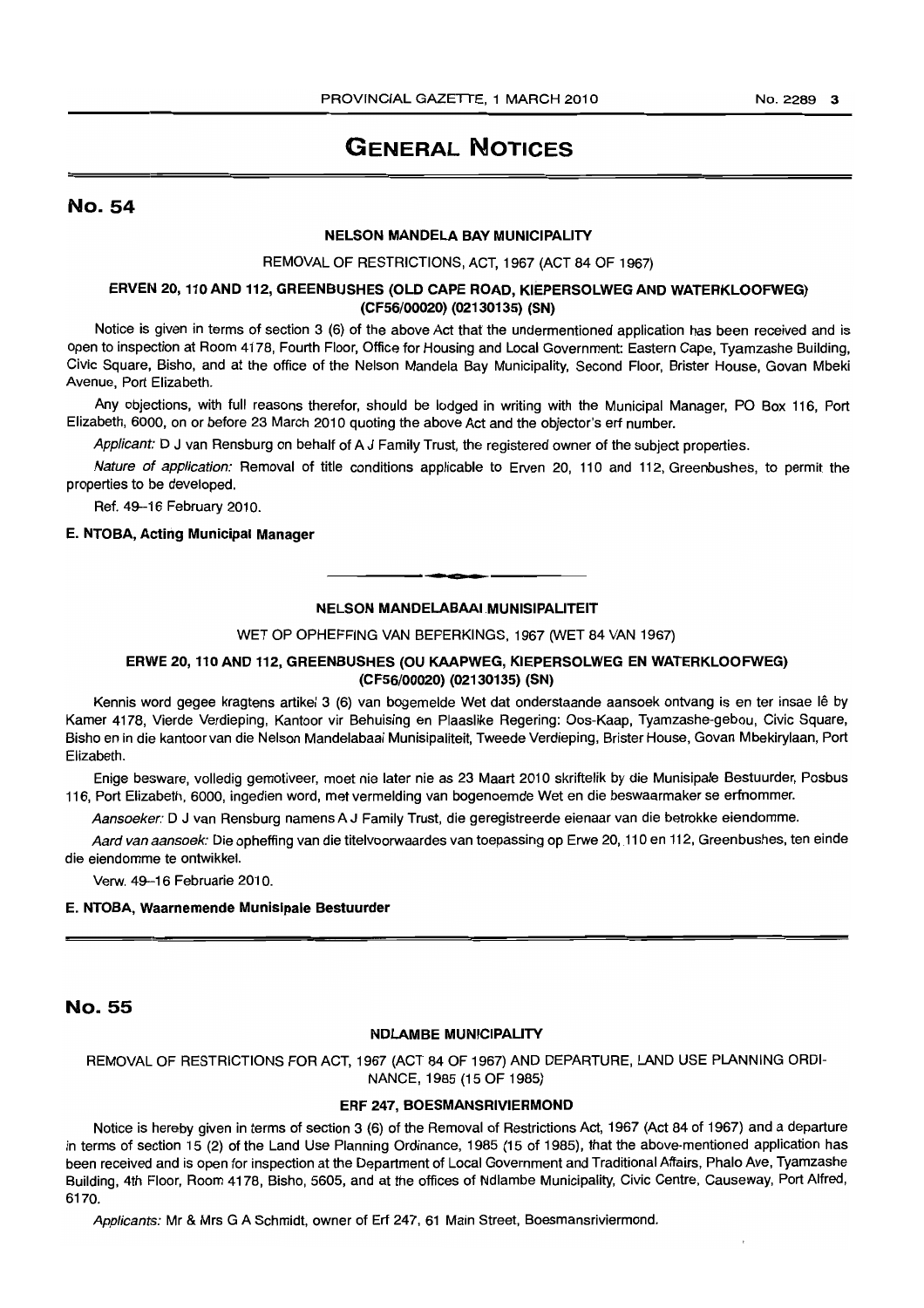#### Nature of application:

(1) Removal of title conditions in Deed of Transfer No. T054443/2007, Clause 4A(ii): "That only one dwelling, together with such outbuildings as are ordinary required to be used therewith be erected on this erf."

(2) The owner wishes to erect a second dwelling unit on the property.

Any objections, with full reasons therefor, should be lodged in writing with the Municipal Manager, Ndlambe Municipality, PO Box 13, Port Alfred, 6170, on or before Wednesday, 24 March 2010, quoting the above Act and the objector's erf number.

#### **R DUMEZWENI, Municipal Manager**

Notice Number: 22/10 16 February 2010

(Ref: BO/247)

OPHEFFING VAN BEPERKINGS, 1967 (WET 84 VAN 1967) EN DIE AFWYKING ARTIKEL 15 (2) (15 VAN 1985)

#### **ERF 247, BOESMANSRIVIERMOND**

Kennis geskied hiermee, ingevolge die bepalings van artikel 3 (6) van die Wet op Opheffing van Beperkings 1967 (84 van 1967) en artikel 15 (2) van (Ordonnansie 15 van 1985) dat die bostaande aansoek ontvang is en ter insae Ie by Departement Plaaslike Owerheid en Tradisionele Sake, Phalorylaan, Tyamzashe Gebou, 4de Vloer, Kamer 1478, Bisho, 5605, en in die kantoor van die Munisipale Bestuurder, Ndlambe Munisipaliteit, Gedenksaal, Causeway, Port Alfred, 6170.

Aansoekers: Mnr. & Mev. G A Schmidt, eienaars van Erf 247, Mainstraat 61, Boesmansriviermond.

Aard van aansoek: Die opheffing van die volgende voorwaardes van Titelakte No. T054443/2007.

1. Voorwaarde 4A(ii) "Oat net een wooneenheid, tesame met sulke buitegeboue soos wat normaalweg gepaardgaan daarmee op hierdie erf opgerig word."

2. Ten einde die oprigting van 'n tweede gebou van bogenoemde eienaar.

Enige besware met volledige redes daarvoor, moet voor of op Woensdag, 24 Maart 2010, skriftelik by die kantoor van die Munisipale Bestuurder, Posbus 13, Port Alfred, 6170, ingedien word met vermelding van bogemelde Wet en die beswaarmaker se erfnommer.

#### **R DUMEZWENI, Munisipale Bestuurder**

Kennisgewingnommer: 22/10 16 Februarie 2010 (Ref: BO/247)

## No. 56

#### **NGQUSHWA LOCAL MUNICIPALITY**

VALIDATION OF TOWNSHIP ESTABLISHMENT

- Subdivision of Erf 410, Peddie-GP 4548/2000
- Subdivision of portion of Erf 93--4807/2001
- Consolidation and Subdivision of Erf 92 and portion of Erf 93-GP 4566/2000
- Subdivision of portion of Erf 93-GP 4829/2000
- Subdivision of portion of Erf 93-GP 7877/1998

Ngqushwa Municipality intends to apply for the validation of township establishment for the above mentioned township whose validation has expired.

Copies of layout plans and supporting documentation are available for inspection at the Ngqushwa Municipal Offices, Erf 313, Main Road, Peddie.

Contact: Mr. M. Voko at 0406733097/8 during office hours.

Any objections should be lodged in writing with the Municipal Manager within 21 days from the date of publication of this notice.

#### **MRS. N. Y. ZONGO, Municipal Manager**

Ngqushwa Municipality, P.O. Box 539, Peddie.